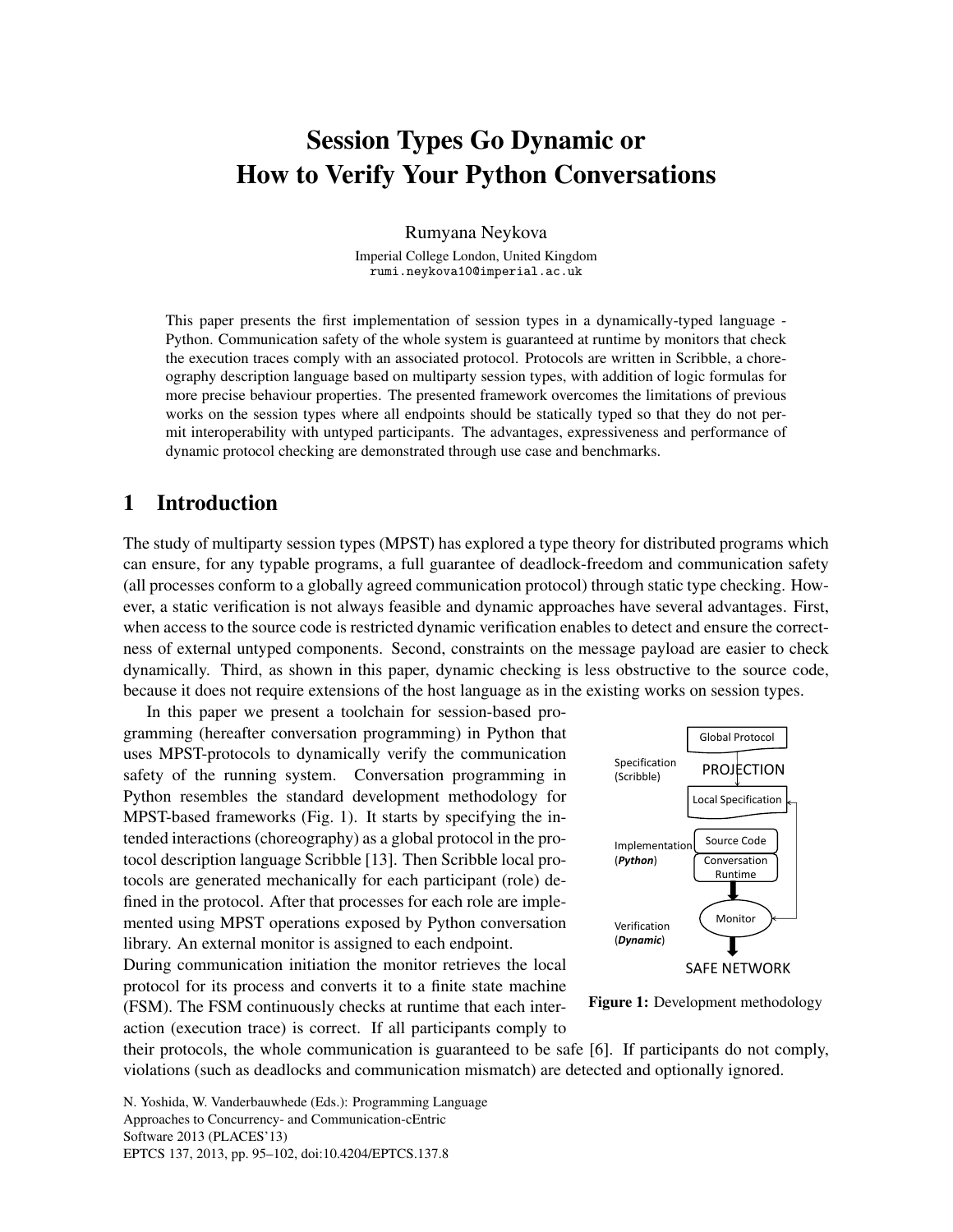The presented framework brings several non-trivial contributions to MPST works. First, Scribble is extended with logic assertions (constraints on the message payload). Second, implementing MPST in a dynamic language requires different code augmentation techniques. For that purpose, we have defined a minimal, but sufficient and extendable format for conversation message headers. Third, we show that using FSMs for MPST checking has reasonable overhead. The algorithm used to convert local session types to FSM is based on [\[7\]](#page-6-1), however we have optimised it to avoid the state explosion for parallel sub-protocols and have extended it for the new Scribble constructs. Finally, the Python API is more flexible compared to other session types language extensions, because it supports different programming styles (event-driven and thread-based, see Fig. [4\)](#page-3-0). From the existing implementations only SJ [\[9\]](#page-6-2) features event-driven programming, but it has more strict typing rule. To the best of our knowledge, this is the first implementation of session types for decentralised monitoring. Our practical framework is inspired by the formal model of MPST runtime safety enforcement presented in [\[6,](#page-6-0) [5\]](#page-6-3). In the aforementioned works conformance to stipulated global protocols is guaranteed at runtime through local monitoring.

The rest of the paper illustrates the key features of our conversation framework, the Python run-time and its API (§ [2\)](#page-1-0), it also gives overview of the monitoring tool, along with its benchmarks (§ [3\)](#page-3-1). § [5](#page-6-4) discusses future work and concludes. The code for the runtime and the monitor tool and example applications are available from [\[14\]](#page-7-2).

#### <span id="page-1-0"></span>2 Conversation Programming in Python

This section illustrates the stages of our framework and its implementation through a use case. Step 1 and 2 illustrate the use case specification in Scribble, while Step 3 presents one of the main contributions of the paper – a python API for conversation programming. We present a use case obtained from our industrial partners Ocean Observatory Institute (OOI) [\[11\]](#page-7-3) (use case UC.R2.13 "Acquire Data From Instrument"). OOI aims to establish cyberinfrastructure for the delivery, management and analysis of scientific data from a large network of ocean sensor. Their architecture relies on distributed run-time monitoring to regulate the behaviour of third-party applications within the system. Part of the monitor tool presented in this paper is already integrated in their system as an internal monitor.

Step 1: Global Protocol. The Scribble global protocol for the use case is listed in Fig. [2.](#page-2-0) Scribble describes interactions between session participants through message passing sequences, branches and recursion. Each message has a label (an operator) and a payload. The first line declares the Data Acquisition protocol and three participant roles  $-$  a User (U), an Agent service (A) and an Instrument (I). The overall scenario is as follows: U requests via A to start streaming a list of resources from I (line 2–3). At Line 4 I makes a choice wether to continue the interaction or not. If I supports the requested resource the communication continues and A starts to poll resources from I and streams them to U (line 6–15). Line 10 shows the new assertion construct and restricts I to send data packages that are less than 512MB. The presented assertion extension is inspired by [\[4\]](#page-6-5). However, we do not stick to a predefined logic, but allow various policy languages to be incorporated inside an assertion construct.

Step 2: Global-to-local Protocol Projection. Local protocols specify the communication behaviour for each conversation participant. An example of a local protocol (the local protocol for role A is given in Fig. [2.](#page-2-0) A local protocol is essentially a view of the global protocol from the perspective of one participant role and as such it is mechanically projected from the global protocol. Projection basically works by identifying the message exchanges where the participant is involved, and disregarding the rest, while preserving the overall interaction structure of the global protocol. The assertions are similarly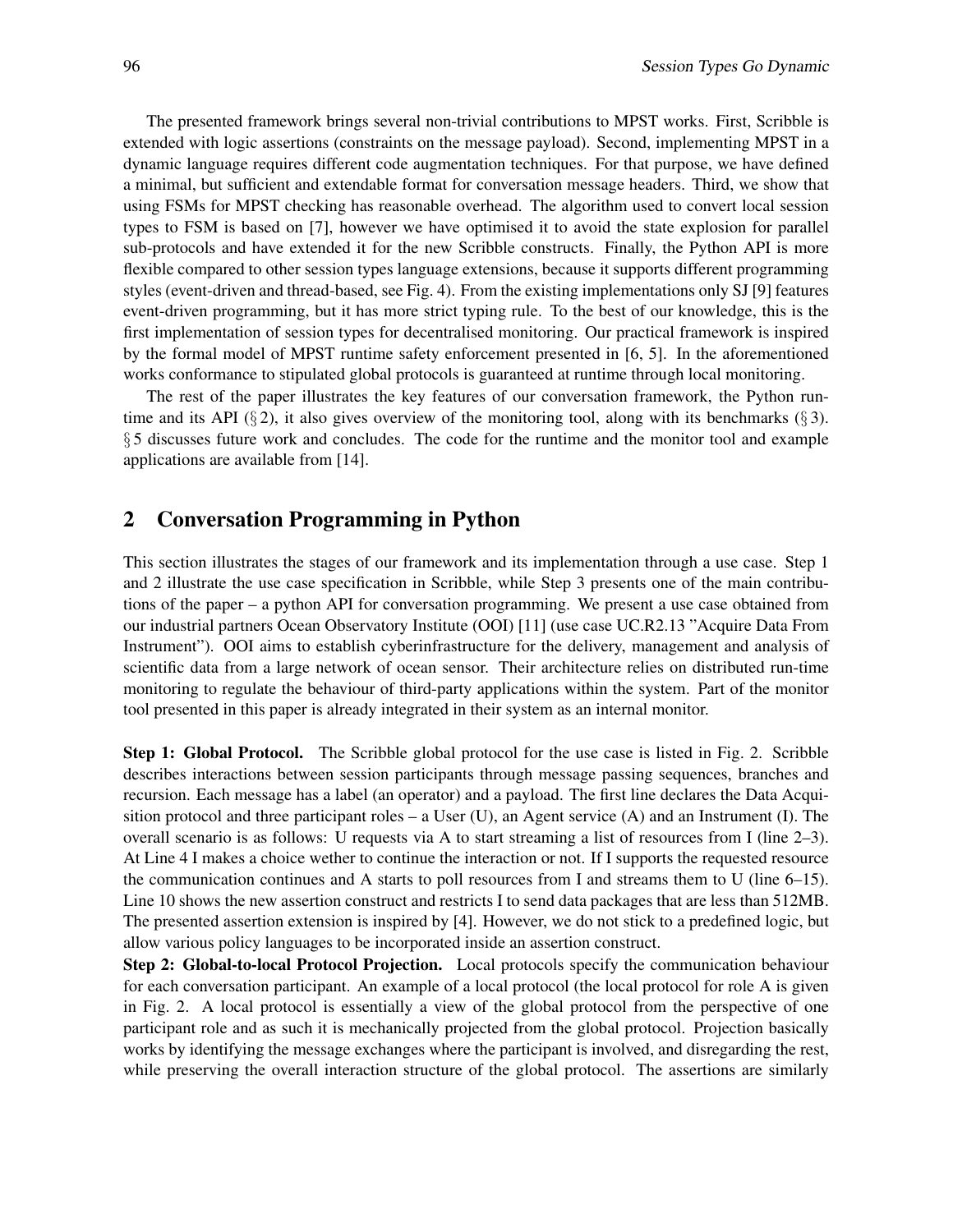```
1 global protocol DataAquisition(role U,
2 role A, role I) {
3 Request(string:info) from U to A;
4 Request(string:info) from A to I;
5 choice at I {
6 Support from I to A;
7 rec Poll{
8 Poll from A to I;
9 choice at I {
10 \left[ \n\begin{array}{c} \n0 & \text{else (data)} \n\end{array} \right]11 Raw(data) from I to A;
12 Formatted(data) from I to U;
13 Poll;
14 } or {
15 Stop from I to A;
16 Stop from A to U; } }
17 } or {
18 NotSupported from I to A;
19 Stop from A to I;
20 Stop from A to U; } }
                                              1 | local protocol DataAquisition at A(role U,
                                              2 role A, role I) {
                                              3 Request(string:info) from U;
                                              4 Request(string:info) to I;
                                              5 choice at I {
                                              6 | Support from I;
                                              7 rec Poll{
                                              8 Poll to I;
                                              9 choice at I {
                                             10 \left| \right| @{size(data) \leq 512}
                                             11 Raw(data) from I;
                                             12
                                             13 Poll;
                                             14 } or {
                                             15 Stop from I;
                                             16 | Stop to U; } }
                                             17 } or {
                                             18 NotSupported from I;
                                             19 Stop to I;
                                             20 Stop to U; } }
```
Figure 2: Global Protocol (left) and Local Protocol for role A (right)

preserved by projection where relevant.

Step 3: Process Implementation. Fig. [4](#page-3-0) illustrates the conversation API by presenting two alternative implementations in Python for the User process. Our Python conversation API offers a high level interface for safe conversation programming and maps basic session calculus primitives to lower-level communication actions on a concrete transport (AMQP [\[1\]](#page-6-6) in this case). The implementation is built on top of Pika [\[12\]](#page-7-4), a widely used AMQP client library for Python. Fig. [3](#page-2-1) lists the basic API methods. In short, the API provides functionality for (1) session initiation and joining and (2) basic send/receive. Each message embeds in its payload a conversation header. The header contains session information either for monitor initialisation (in case of *invitation*

```
# session initiation bla
create(protocol, inv_config.yml)
# accept an invitation
join(self, role, principal_name)
# send a msg
send(self, to_role, op, payload)
# receive a msg
recv(self, from_role)
# receive asynchronously
recv_async(self, from_role, callback)
# close the connection
stop()
```
Figure 3: Conversation API

messages), or session checking (in case of *in-session* messages).

*Conversation initiation* The Conversation.create method initiates a new conversation. It creates a fresh conversation id and the required AMQP objects (principal exchange and queue), and sends an invitation message for each role specified in the protocol. Invitation mechanism is needed to map the role names to concrete addressable entities on the network (principals) and to propagate this mapping to all participants. Invitation header carries a conversation id, a role, a principal name (resolvable to a network address) and a name for a Scribble local specification file. In our example, the User starts a session and sends invitation to all other participants. Once the invitations are sent and accepted, a session is established and the intended message exchange can start. An invitation for a role is accepted using the Conversation.join method. It establishes an AMQP connection and, if one does not exist, creates an invitation queue on which the invitee waits to receive an invitation.

*Conversation message passing* The API provides standard send/receive primitives. Send is asynchronous, meaning that a basic send does not block on the corresponding receive; however, the basic re-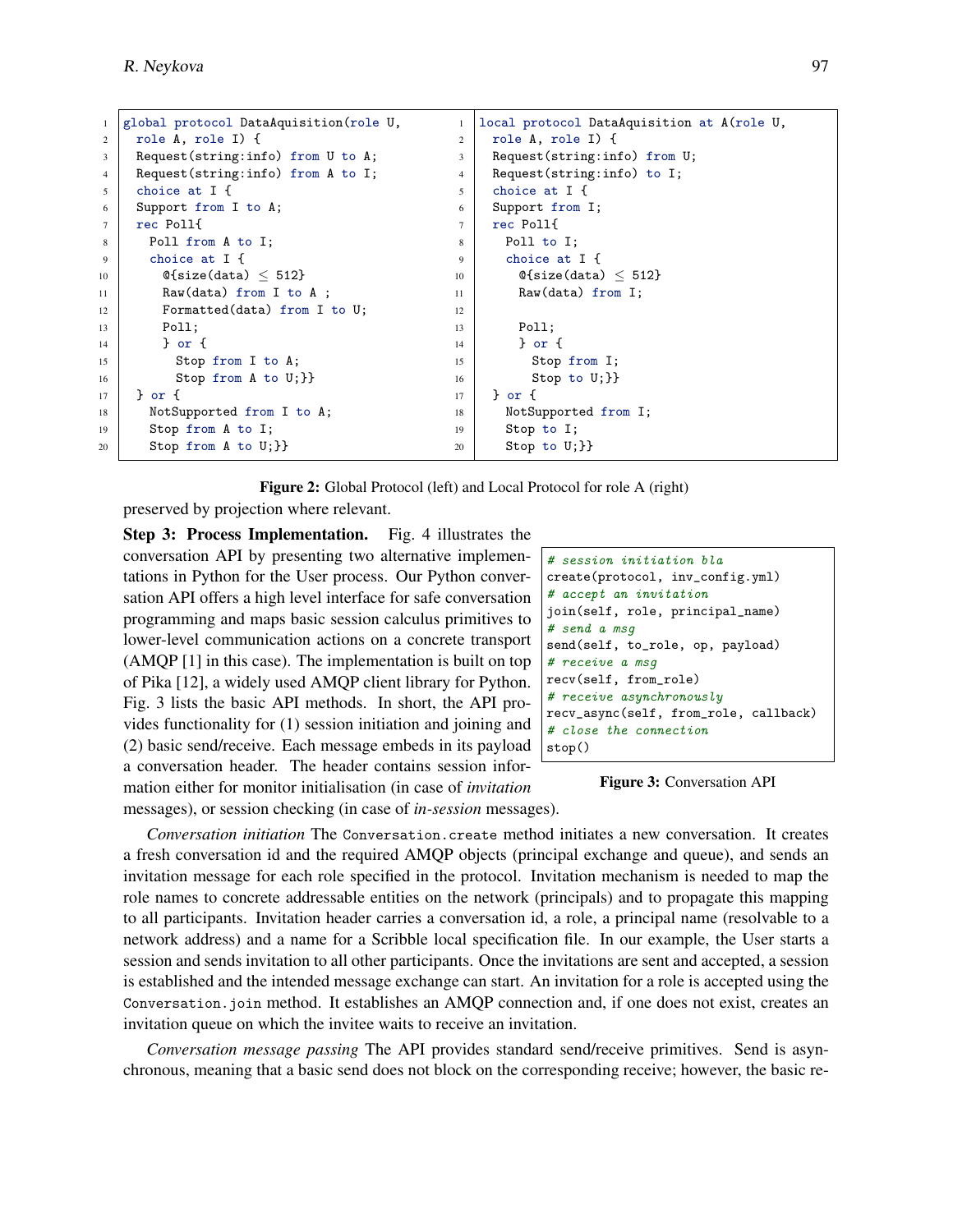```
class ClientApp(BaseApp):
 def start(self):
   c = Conversation.create('DataAquisition',
        'config.yml')
   c.join('U', 'alice')
   resource_request = c.receive('U')
   c.send('I', resource_request)
   req_result = c.receive('I')
   if (req_result == SUPPORTED):
     c.send('I', 'Poll')
     op, data = c. receive('I')
     while (op != 'Stop'):
       formatted_data = format(data)
       c.send('U', fomratted_data)
     c.send('U', stop)
   else:
       c.send('U, I', stop)
       c.stop()
                                               class ClientApp(BaseApp):
                                                 def start(self):
                                                   c = Conversation.create('DataAquisition',
                                                          'config.yml')
                                                   c.join('U', 'alice')
                                                   c.receive_async('U', on_request_received)
                                                 def on_request_received(self, conv, op, msg):
                                                   if (op == SUPPORTED):
                                                    conv.send('I', 'Poll')
                                                     conv.receive_async('I', 'on_data_received')
                                                   else: conv.send('I, U', 'Stop')
                                                 def on_data_received(self, conv, op, payload):
                                                   if (operation != 'Stop'):
                                                    formatted_data = format(payload)
                                                     c.send('U', formatted_data)
                                                   else:
                                                      conv.send('U', 'Stop')
                                                      conv.stop()
```
Figure 4: Python standard (left) and event-driven (right) implementation of the User process ceive does block until the complete message has been received. An asynchronous receive (receive async) is also provided to support event-driven usage of the conversation API. We have demonstrated two different implementations for the the User process (threaded and event-driven). Both versions require the same monitor for checking. The primitives for sending and receiving specify the name of the sender and receiver role respectively. The runtime resolves the role name to the actual network destination by coordinating with the in-memory conversation routing table created as a result of the conversation invitation. All messages are sent/received as a tuple of an operation and a payload. The API does not mandate how the operation field should be treated, allowing the runtime freedom to interpret the operation name various ways, e.g. as a plain message label, an RMI method name, etc. Syntactic sugar such as automatic dispatch on method calls based on the message operation is possible. More examples of programs using the API can be found in [\[14\]](#page-7-2).

## <span id="page-3-1"></span>3 Dynamic Verification

#### 3.1 Monitoring Implementation

To guarantee global safety our monitoring framework imposes *complete mediation* of communications: no communication action should have an effect unless the message is mediated by the monitor. We use the AMQP's functions to reroute each outgoing/incoming message to its associated monitor. Routing is configured during session initialisation.

Figure [5](#page-4-0) depicts the main components and internal workflow of our prototype monitor. The lower part relates to session initiation. The invitation message carries (a reference to) the local type for the invitee and the session id (global types can be exchanged if the monitor has the facility for projection.) The monitor generates the FSM from the local type following [\[7\]](#page-6-1). Our implementation differs from [\[7\]](#page-6-1) in the treatment of parallel sub-protocols (i.e. unordered message sequences). For efficiency, the monitor generates nested FSMs for each session thread, avoiding the potential state explosion that comes from constructing their product. FSM generation has therefore polynomial time and space cost in the length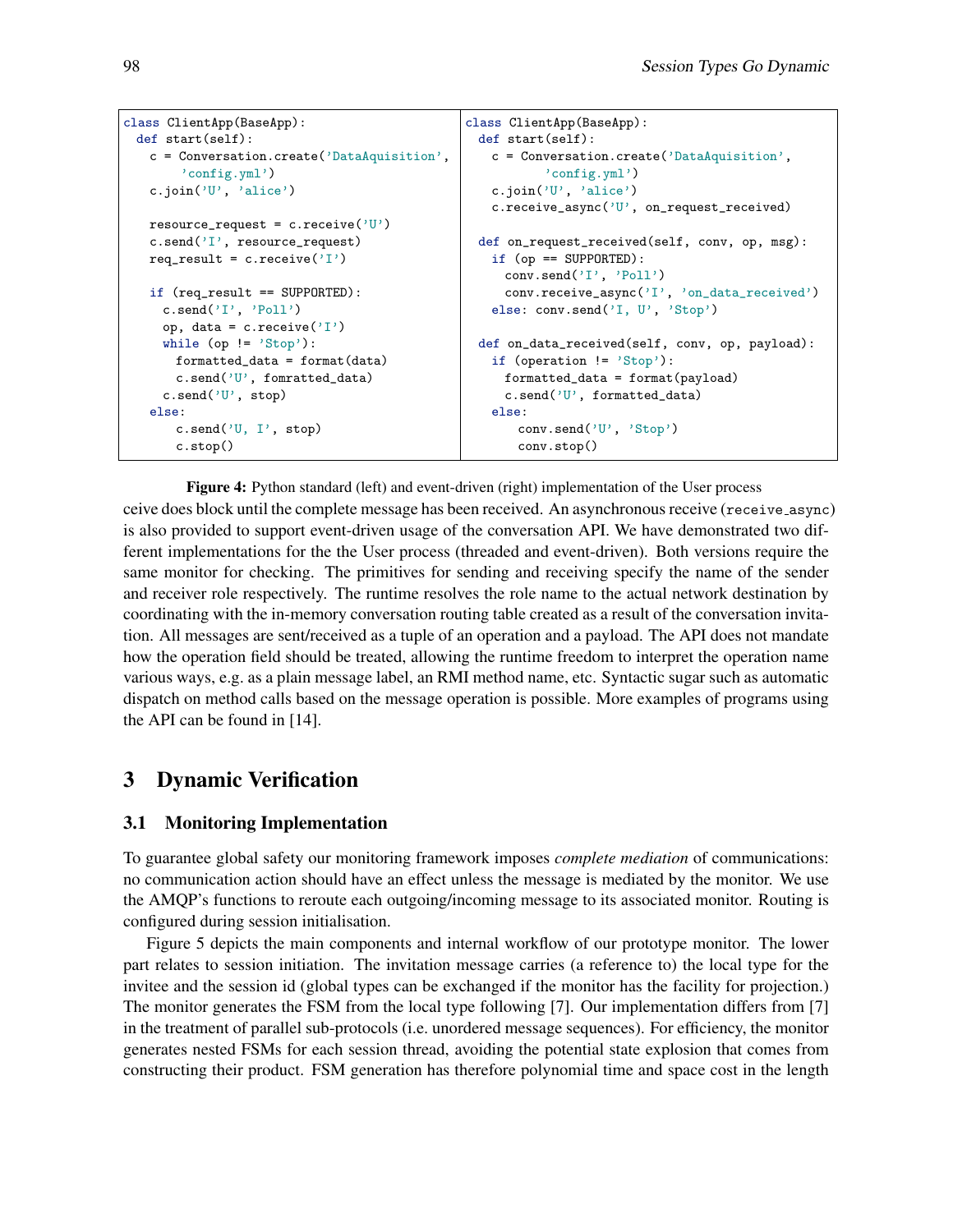<span id="page-4-0"></span>

Figure 5: Monitor components and workflow. The messages are processed depending on their type: (1) Invitation Messages and (2) Conversation Messages.

of the local type. The (nested) FSM is stored in a hash table with session id as the key. Due to MPST well-formedness conditions (message label distinction), any nested FSM is uniquely identifiable from any unordered message (i.e. session FSMs are deterministic). Transition functions are similarly hashed, each entry having the shape: (*current state*, *transition*)  $\mapsto$  (*next state*, *assertion*, *var*) where *transition* is a triple (*label*,*sender*,*receiver*), and *var* is the variable binder for the message payload.

The upper part of the Figure relates to in-session messages, which carry the session id (matching an entry in the FSM hash table), sender and receiver fields, and the message label and payload. This information allows the monitor to retrieve the corresponding FSM (the message signature is matched to the FSM's transition function). Any associated assertions are evaluated by invoking an external logic engine; a monitor can be configured to use various logic engines, for example, logic engines that support the validation of assertions, automata-based specifications (such as security automata), or state updates. The current implementation uses a Python predicate evaluator, which is sufficient for the example protocol specifications that we have tested so far.

#### 3.2 Benchmarks

These benchmarks measure the communication overhead introduced by our prototype monitor implementation. The results show that the core FSM-related functionality of the monitor adds little overhead in comparison to a dummy monitor that performs plain message forwarding.

Benchmark framework. We measure the time to complete a session between client and server endpoints connected to a single-broker AMQP network. Three benchmark cases are compared. The main case (Monitor) is fully monitored, i.e. FSM generation and message checking are enabled for both the client and server. The base case for comparison (Forwarder) has the client and server in the same configuration, but with dummy monitors that perform only message forwarding. For reference, the final case (No Monitor) tests direct AMQP communication between the server and client, i.e. messages are routed directly from an exchange to their destination queues (no intermediate forwarding). Naturally, forwarding-based mediation incurs additional latencies; the actual internal overhead of the monitor is given by the first two benchmark cases. This benchmark framework is applied to three scenarios:

1. Increasing *session length* (number of messages), for protocol:

 $\mu X.S \to C\{OK().C \to S\{ACK().X\}, KO().end\}$ 

Session length is the number of times the recursion is repeated.

2. Increasing *protocol size* (increasing number of parallel states). We repeatedly compose the base pattern to construct bigger protocols for nested FSM generation.

 $S \to C\{OK(\text{).end}\}\mid C \to S\{ACK(\text{).end}\}$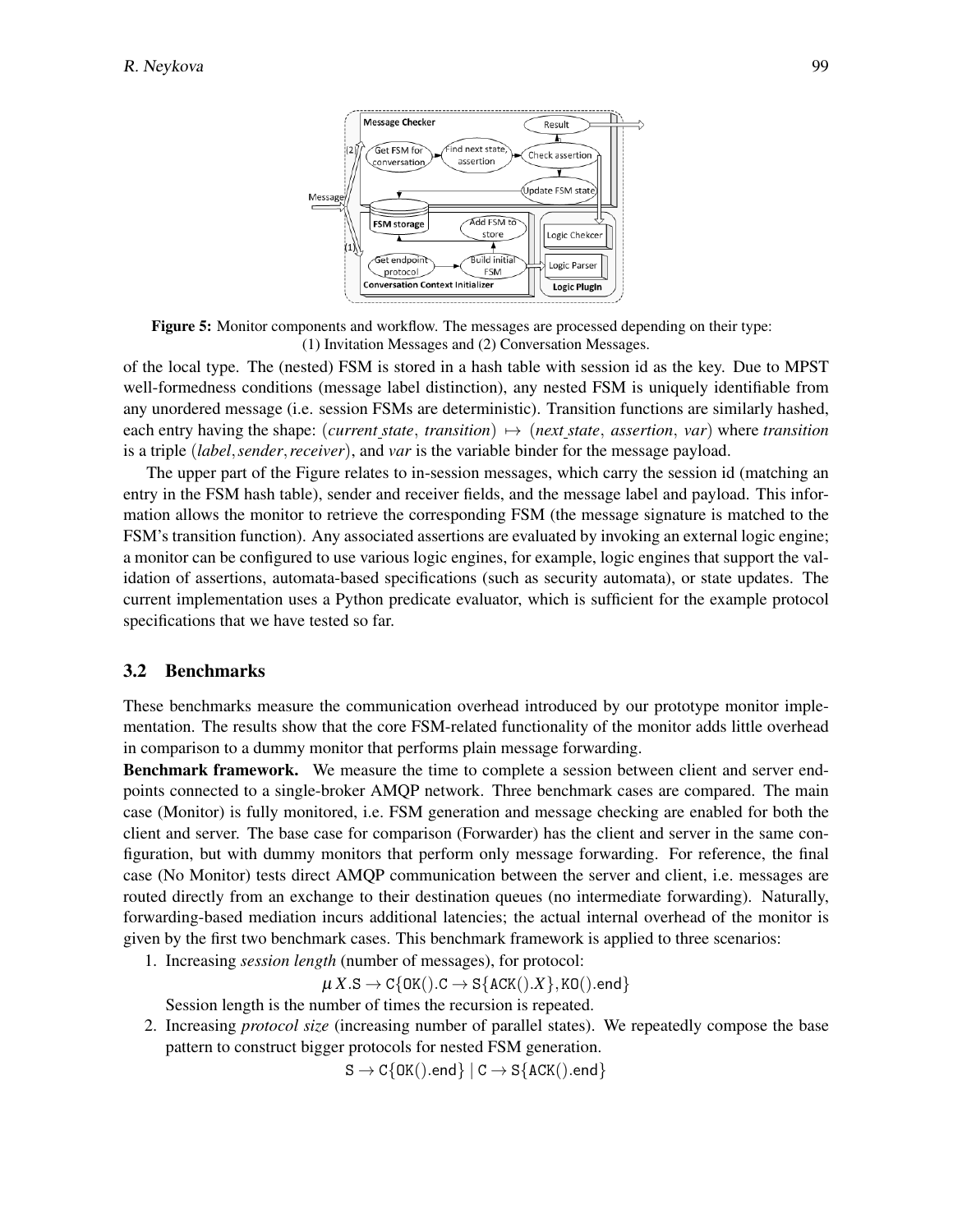<span id="page-5-0"></span>

Figure 6: Microbenchmarks comparing end-to-end monitor performance

3. Increasing *payload size* (message size), using protocol from (1).

Benchmark environment and results. The server and client endpoint processes, both monitors and the RabbitMQ broker (2.7.0/R13B03) are all run on separate machines with the same specification: Intel Core2 Duo 2.80 GHz and 4 GB main memory, running 64-bit Ubuntu 11.04 (kernel 2.6.38) and connected via gigabit Ethernet. Latency between each node is measured to be 0.24 ms on average (ping 64 bytes). The benchmark applications are executed using Python 2.7.1.

Figure [6](#page-5-0) presents the results for the three benchmark scenarios. Each chart gives the mean time (yaxis) for the client and server to complete one session after repeating the benchmark 100 times for each parameter configuration (session length/parallel states/message size). Scenario (3) message size is measured for session length 1. For all three scenarios, the results show that the overhead of the monitor due to FSM generation and FSM-based message checking, the baseline cost in the current framework, are acceptable (around 20%). Non-communication related computation in more realistic applications and higher latency environments will both contribute to decreasing the relative overhead. For scenario (1) in chart (a), note that the relative overhead decreases (from  $12\%$  to  $9\%$ ) as the session length increases, because the one-time FSM generation cost becomes less prominent. Although our implementation work is ongoing, we believe these results confirm the feasibility of our approach. As expected, the forwarding configuration incurs extra latencies (due to the reciprocal shape of the benchmark protocol) in comparison to the (No Monitor) case. The full source code and raw results of these benchmarks, and additional tests using protocols with assertions, can be obtained from the project homepage [\[14\]](#page-7-2).

#### 4 Related Work

The work closest to ours is that by Ancona et al. [\[2\]](#page-6-7). It explores session types protocols as a test framework for multiagent systems (MAS). A global session type is specified as cyclic Prolog terms in Jason (a MAS development platform) and verified through test monitors. Their global types are less expressive in comparison with the language presented in this paper (due to restricted arity on forks and the lack of assertions). Their monitor is centralised and global safety properties are not discussed. Kruger et al. [\[10\]](#page-7-5) propose a run-time monitoring framework, projecting MSCs to FSM-based distributed monitors. They use aspect-oriented programming techniques to inject monitors into the implementation of the components. Our outline monitoring verifies conversation protocols and does not require such monitoring-specific augmentation of programs. Gan [\[8\]](#page-6-8) follows a similar but centralised approach to Kruger et al.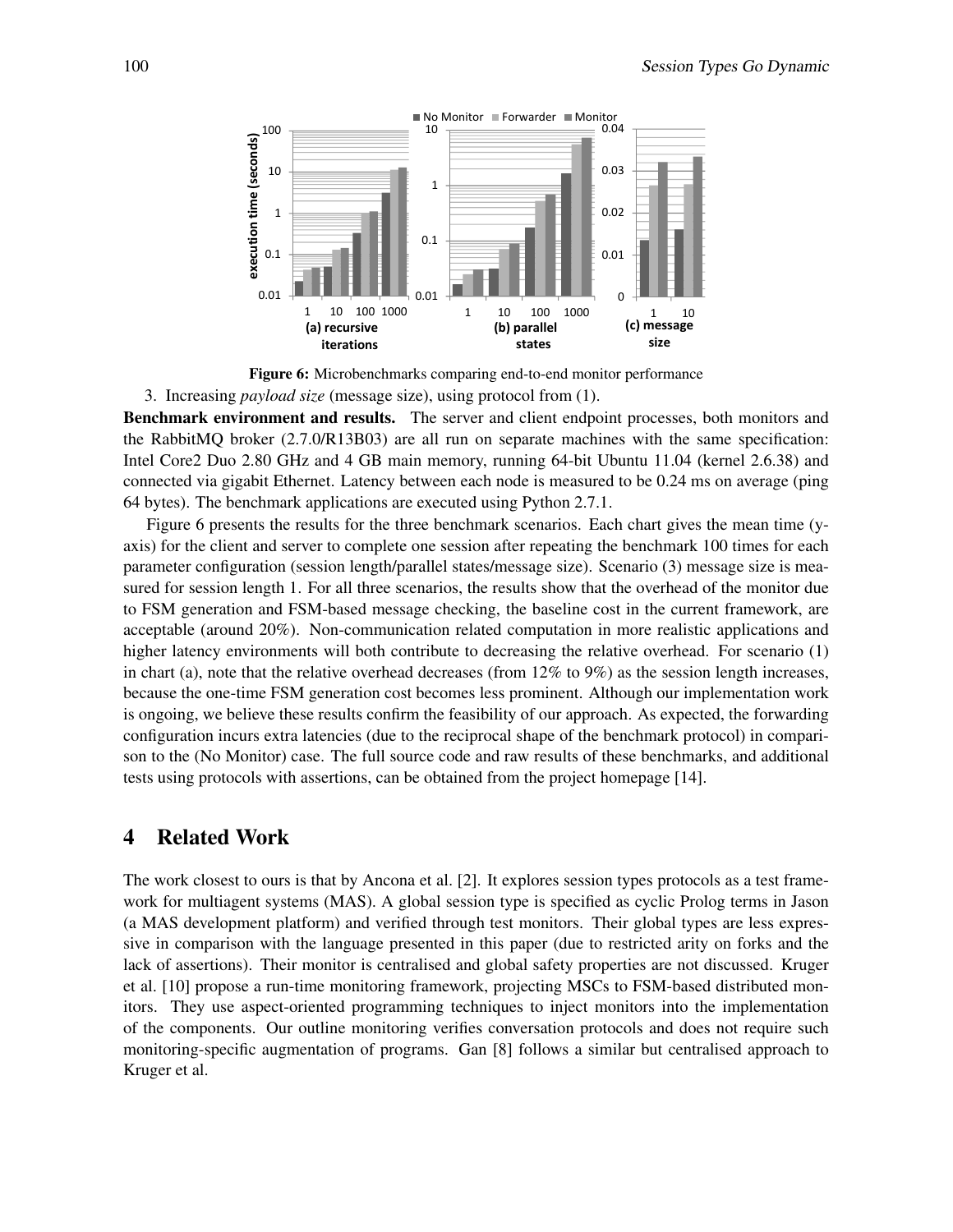Works on monitoring BPEL languages can also be compared. Baresi et al. [\[3\]](#page-6-9) develop a run-time monitoring tool with assertions. However, a major difference is that BPEL approaches do not treat or prove global safety. BPEL is expressive, but does not support distribution and is designed to work in a centralised manner.

#### <span id="page-6-4"></span>5 Conclusion and Future Work

We have shown that session types are amendable for dynamic verification. Our implementation automates distributed monitoring by generating FSMs from local protocol projections. Further benchmarks are needed to compare the conversation API with existing network libraries and to investigate its performance. Future work includes also the incorporation of more elaborate handling of error cases into monitor functionality, extending Scribble and automatic generation of services stubs. Although our implementation work is ongoing, the results confirm the feasibility of our approach. We believe this work is an important step towards a better, safer world of easier to speak and easier to understand distributed conversations.

Acknowledgments. I would like to dedicate this paper to the memory of Kohei Honda, who is a constant source of inspiration to me and whose guidance was invaluable. I thank my supervisor Nobuko Yoshida for her constant support and ideas, my colleagues Raymond Hu and Pierre-Malo Denilou for the discussions about the framework; the anonymous reviewers for useful comments and corrections; and Tzu-Chun Chen for her valuable feedback and her inspirational work on the formal system behind the presented work. This work is partially supported by VMWare PhD studentship and EPSRC EP/G015635/1.

#### References

- <span id="page-6-6"></span>[1] *Advanced Message Queuing Protocols (AMQP) homepage*. [http://jira.amqp.org/confluence/](http://jira.amqp.org/confluence/display/AMQP/Advanced+Message+Queuing+Protocol) [display/AMQP/Advanced+Message+Queuing+Protocol](http://jira.amqp.org/confluence/display/AMQP/Advanced+Message+Queuing+Protocol).
- <span id="page-6-7"></span>[2] Davide Ancona, Sophia Drossopoulou & Viviana Mascardi (2012): *Automatic Generation of Self-Monitoring MASs from Multiparty Global Session Types in Jason*. In: DALT'12, Springer. Available at [http://dx.](http://dx.doi.org/10.1007/978-3-642-37890-4_5) [doi.org/10.1007/978-3-642-37890-4\\_5](http://dx.doi.org/10.1007/978-3-642-37890-4_5).
- <span id="page-6-9"></span>[3] Luciano Baresi, Carlo Ghezzi & Sam Guinea (2004): *Smart monitors for composed services*. In: ICSOC '04, pp. 193–202. Available at <http://doi.acm.org/10.1145/1035167.1035195>.
- <span id="page-6-5"></span>[4] Laura Bocchi, Kohei Honda, Emilio Tuosto & Nobuko Yoshida (2010): *A theory of design-by-contract for distributed multiparty interactions*. In: CONCUR, LNCS 6269, pp. 162–176. Available at [http://dx.doi.](http://dx.doi.org/10.1007/978-3-642-15375-4_12) [org/10.1007/978-3-642-15375-4\\_12](http://dx.doi.org/10.1007/978-3-642-15375-4_12).
- <span id="page-6-3"></span>[5] Tzu chun Chen (2013): *Theories for Session-based Governance for Large-scale Distributed Systems*. Ph.D. thesis, Queen Mary, University of London.
- <span id="page-6-0"></span>[6] Tzu-Chun Chen et al. (2012): *Asynchronous Distributed Monitoring for Multiparty Session Enforcement*. In: TGC'11, LNCS, Springer. Available at [http://dx.doi.org/10.1007/978-3-642-30065-3\\_2](http://dx.doi.org/10.1007/978-3-642-30065-3_2).
- <span id="page-6-1"></span>[7] Pierre-Malo Denielou & Nobuko Yoshida (2012): ´ *Multiparty Session Types Meet Communicating Automata*. In: ESOP, LNCS, Springer. Available at [http://dx.doi.org/10.1007/978-3-642-28869-2\\_10](http://dx.doi.org/10.1007/978-3-642-28869-2_10).
- <span id="page-6-8"></span>[8] Yuan Gan et al. (2007): *Runtime monitoring of web service conversations*. In: CASCON '07, ACM, pp. 42–57. Available at <http://doi.ieeecomputersociety.org/10.1109/TSC.2009.16>.
- <span id="page-6-2"></span>[9] Raymond Hu, Dimitrios Kouzapas, Olivier Pernet, Nobuko Yoshida & Kohei Honda (2010): *Type-Safe Eventful Sessions in Java*. In: ECOOP'10, LNCS 6183, Springer-Verlag, pp. 329–353. Available at [http://dx.doi.org/10.1007/978-3-642-14107-2\\_16](http://dx.doi.org/10.1007/978-3-642-14107-2_16).